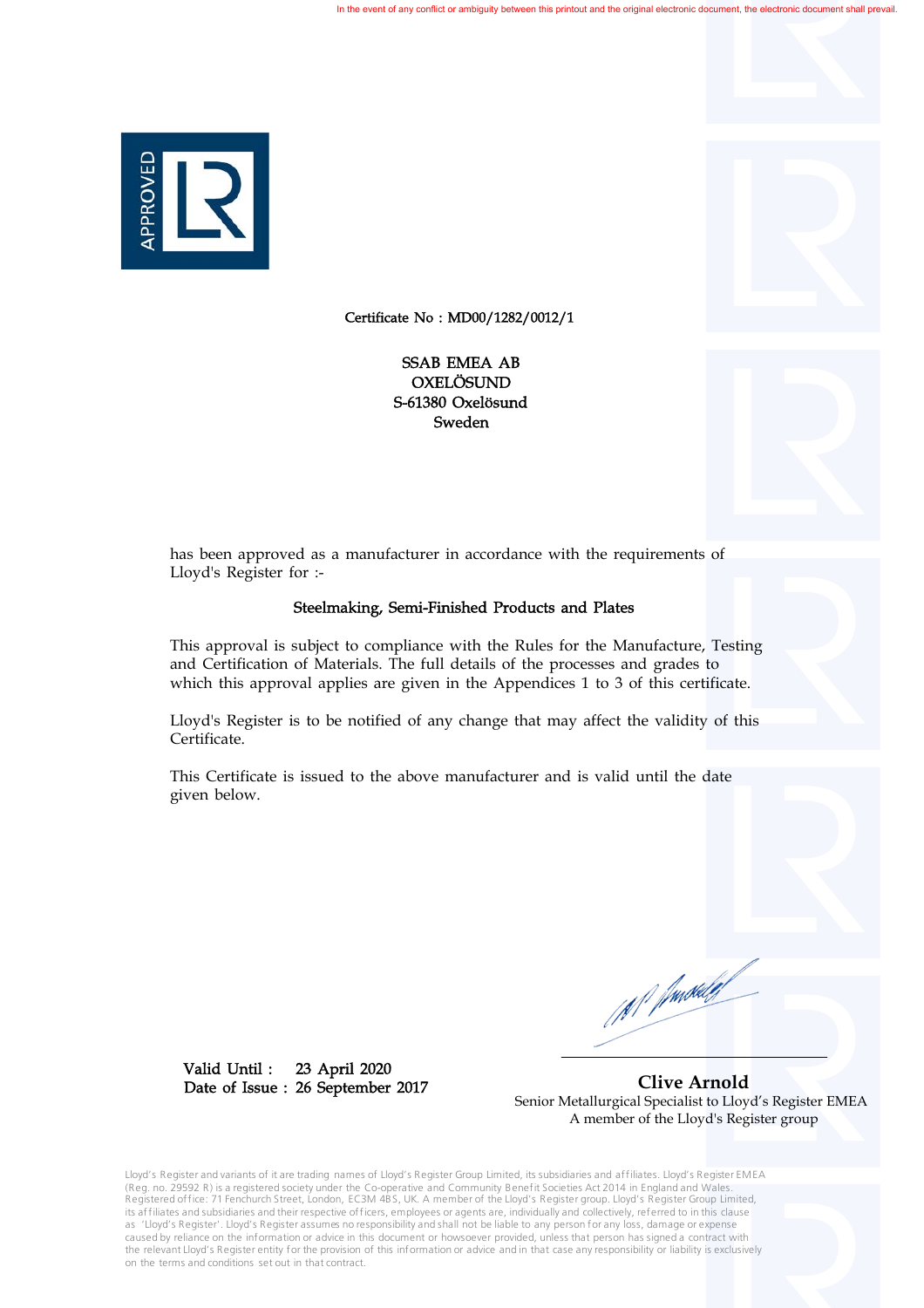

# Certificate No : MD00/1282/0012/1 S-61380 Oxelösund Sweden OXELÖSUND SSAB EMEA AB Appendix 1

| Steelmaking                   | B.O.S. / Con Cast      | Grades                                                |                      |
|-------------------------------|------------------------|-------------------------------------------------------|----------------------|
|                               |                        | As below                                              |                      |
| <b>Semi-Finished Products</b> | <b>Slabs</b>           | Grades                                                | mm thickness Maximum |
|                               |                        | As below                                              | 286.0                |
| <b>Plates</b>                 | <b>Normal Strength</b> | Grades                                                | mm thickness Maximum |
| As Rolled                     | Fine Grain Al          | D                                                     | 35.0                 |
| As Rolled                     | Fine Grain Al          | A, B                                                  | 60.0                 |
| Normalized                    | Fine Grain Al          | A, B, D, E                                            | 75.0                 |
| <b>Plates</b>                 | <b>Higher Strength</b> | <b>Grades</b>                                         | mm thickness Maximum |
| Normalized                    | Fine Grain Al+Nb       | AH27S, AH32, AH36, DH27S, DH32, DH36, EH27S, EH32,    | 60.0                 |
|                               |                        | EH36                                                  |                      |
| Normalized                    | Fine Grain Al+Nb+Ti    | AH32, DH32, EH32                                      | 60.0                 |
| Normalized                    | Fine Grain Al          | AH27S, DH27S, EH27S                                   | 60.0                 |
| Normalizing Rolled            | Fine Grain Al+V+Ti     | AH27S, AH32, AH36, DH27S, DH32, DH36                  | 50.0                 |
| Normalizing Rolled            | Fine Grain Al          | AH27S, DH27S                                          | 50.0                 |
| Quenched and Tempered         | Fine Grain Al+Nb+V+Ti  | AH46, AH50, AH55, AH62, AH69, DH46, DH50, DH55,       | 80.0                 |
|                               |                        | DH62, DH69, EH46, EH50, EH55, EH62, EH69, FH46, FH50, |                      |
|                               |                        | FH55, FH62, FH69                                      |                      |
| Quenched and Tempered         | Fine Grain Al+Nb+Ti    | AH40, AH42, DH40, DH42, EH40, EH42                    | 60.0                 |
| Quenched and Tempered         | Fine Grain Al+V+Ti     | DH42, DH46, DH50, EH32, EH40, EH42, EH46, EH50, FH32, | 70.0                 |
|                               |                        | FH36, FH40, FH42, FH46                                |                      |
| Quenched and Tempered         | Fine Grain Al+V+Ti     | FH50                                                  | 80.0                 |
| Thermo Mechanical             | Fine Grain Al+Nb+V+Ti  | FH32, FH36, FH42                                      | 40.0                 |
| Thermo Mechanical             | Fine Grain Al+Nb+V+Ti  | DH27S, DH32, DH36, DH40, DH42, EH27S, EH32, EH36,     | 50.0                 |
|                               |                        | EH40, EH42<br>a de alg                                |                      |

M Junkley

23 April 2020 26 September 2017 Date of Issue :Valid Until :

 **Clive Arnold** Senior Metallurgical Specialist to Lloyd's Register EMEA A member of the Lloyd's Register group

Lloyd's Register and variants of it are trading names of Lloyd's Register Group Limited, its subsidiaries and affiliates. Lloyd's Register EMEA (Reg. no. 29592 R) is a registered society under the Co-operative and Community Benefit Societies Act 2014 in England and Wales.<br>Registered office: 71 Fenchurch Street, London, EC3M 4BS, UK. A member of the Lloyd's Registe its affiliates and subsidiaries and their respective officers, employees or agents are, individually and collectively, referred to in this clause as 'Lloyd's Register'. Lloyd's Register assumes no responsibility and shall not be liable to any person for any loss, damage or expense caused by reliance on the information or advice in this document or howsoever provided, unless that person has signed a contract with the relevant Lloyd's Register entity for the provision of this information or advice and in that case any responsibility or liability is exclusively on the terms and conditions set out in that contract.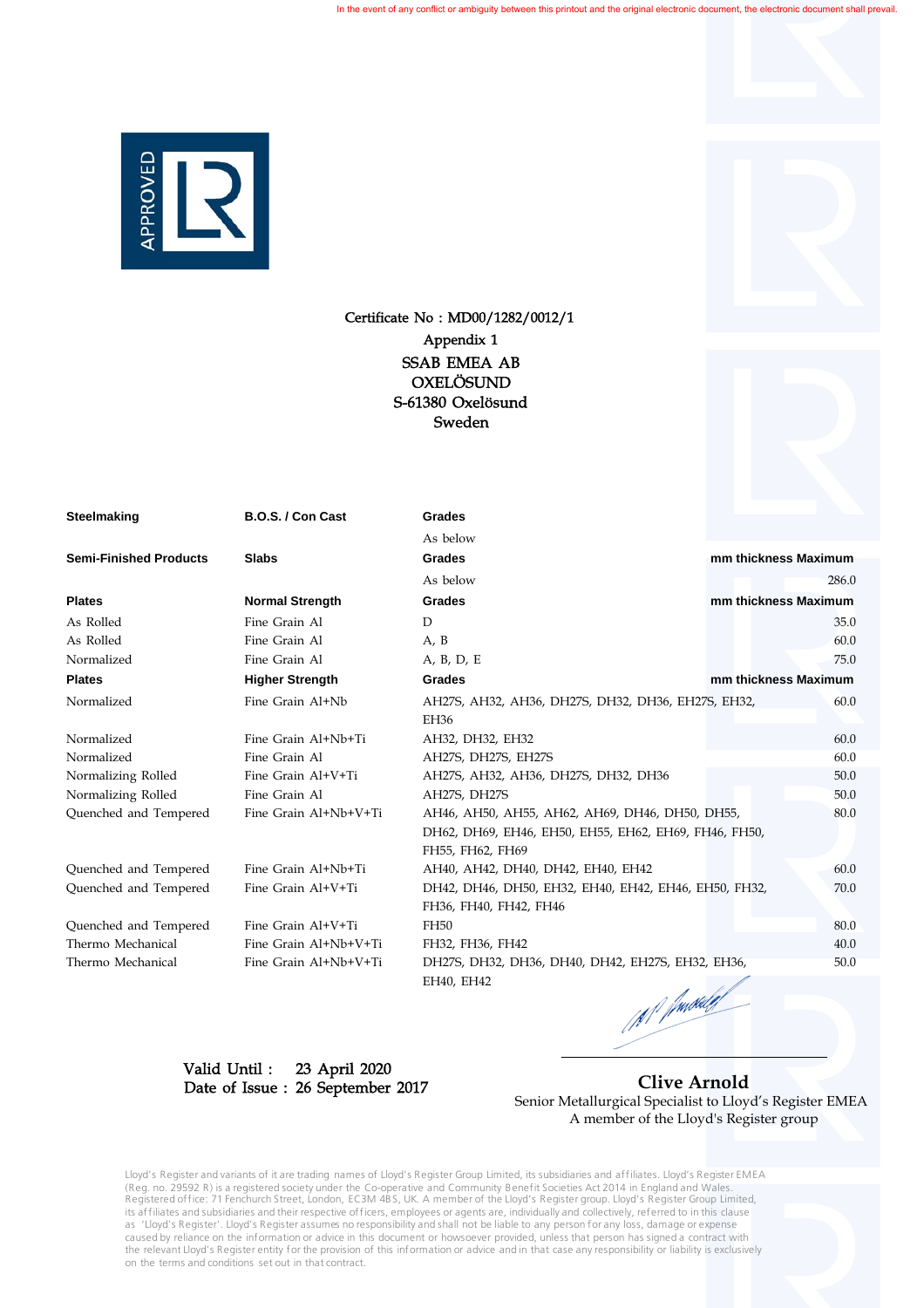

Certificate No : MD00/1282/0012/1 S-61380 Oxelösund Sweden OXELÖSUND SSAB EMEA AB Appendix 2

Thermo Mechanical Fine Grain Al+Nb+V+Ti LTAH27S, LTAH32, LTAH36, LTAH40, LTDH27S, LTDH32, 40.0

Normalizing Rolled Fine Grain Al+V+Ti Normalizing Rolled Fine Grain Al LTAH27S, LTDH27S 40.0

Thermo Mechanical Fine Grain Al+Nb+Ti LTAH27S, LTAH32, LTAH36, LTAH40, LTDH32, LTDH36, 40.0

| riates             | <b>Higher Strength</b>              | Grades                                            | mm thickness Maximum |
|--------------------|-------------------------------------|---------------------------------------------------|----------------------|
| Thermo Mechanical  | Fine Grain Al+Nb+V+Ti               | AH27S, AH32, AH36, AH40, AH42                     | 60.0                 |
| Thermo Mechanical  | Fine Grain Al+Nb+Ti                 | FH27S, FH32, FH36, FH40                           | 40.0                 |
| Thermo Mechanical  | Fine Grain Al+Nb+Ti                 | DH27S, DH32, DH36, DH40, EH27S, EH32, EH36, EH40  | 50.0                 |
| Thermo Mechanical  | Fine Grain Al+Nb+Ti                 | AH27S, AH32, AH36, AH40                           | 60.0                 |
| <b>Plates</b>      | <b>Boiler &amp; Pressure Vessel</b> | Grades                                            | mm thickness Maximum |
| Normalized         | Fine Grain Al+Nb                    | 360FG, 410FG, 460FG, 490FG, 510FG                 | 60.0                 |
| Normalized         | Fine Grain Al+Nb+Ti                 | 360FG, 410FG, 460FG, 490FG, 510FG                 | 60.0                 |
| Normalized         | Fine Grain Al+V+Ti                  | 360FG, 410FG, 460FG, 490FG, 510FG                 | 60.0                 |
| Normalized         | Al+Nb+Ni                            | 460FG                                             | 60.0                 |
| Normalized         | Fine Grain Al                       | 460FG, 490FG, 510FG                               | 25.0                 |
| Normalized         | Fine Grain Al                       | 360FG, 410FG                                      | 75.0                 |
| Normalizing Rolled | Fine Grain Al+V+Ni                  | 360FG, 410FG, 460FG, 490FG                        | 40.0                 |
| Normalizing Rolled | Fine Grain Al+V+Ti                  | 360FG, 410FG, 460FG, 490FG, 510FG                 | 50.0                 |
| <b>Plates</b>      | <b>Ferritic Low Temperature</b>     | Grades                                            | mm thickness Maximum |
| Normalized         | Fine Grain Al+Nb                    | LTAH27S, LTAH32, LTAH36, LTDH27S, LTDH32, LTDH36, | 40.0                 |
|                    |                                     | LTEH27S, LTEH32, LTEH36                           |                      |
| Normalized         | Fine Grain Al                       | LTAH27S, LTDH27S, LTEH27S                         | 40.0                 |
| Normalizing Rolled | Fine Grain Al+V+Ti                  | LTAH27S, LTAH32, LTAH36, LTDH27S, LTDH32, LTDH36  | 40.0                 |
|                    |                                     |                                                   |                      |

LTDH40, LTEH32, LTEH36, LTEH40, LTFH27S, LTFH32, LTFH36, LTFH40 M Junited J

LTDH36, LTDH40, LTEH27S, LTEH32, LTEH36, LTEH40

23 April 2020 26 September 2017 Date of Issue :Valid Until :

 **Clive Arnold** Senior Metallurgical Specialist to Lloyd's Register EMEA A member of the Lloyd's Register group

Lloyd's Register and variants of it are trading names of Lloyd's Register Group Limited, its subsidiaries and affiliates. Lloyd's Register EMEA (Reg. no. 29592 R) is a registered society under the Co-operative and Community Benefit Societies Act 2014 in England and Wales.<br>Registered office: 71 Fenchurch Street, London, EC3M 4BS, UK. A member of the Lloyd's Registe its affiliates and subsidiaries and their respective officers, employees or agents are, individually and collectively, referred to in this clause as 'Lloyd's Register'. Lloyd's Register assumes no responsibility and shall not be liable to any person for any loss, damage or expense caused by reliance on the information or advice in this document or howsoever provided, unless that person has signed a contract with the relevant Lloyd's Register entity for the provision of this information or advice and in that case any responsibility or liability is exclusively on the terms and conditions set out in that contract.